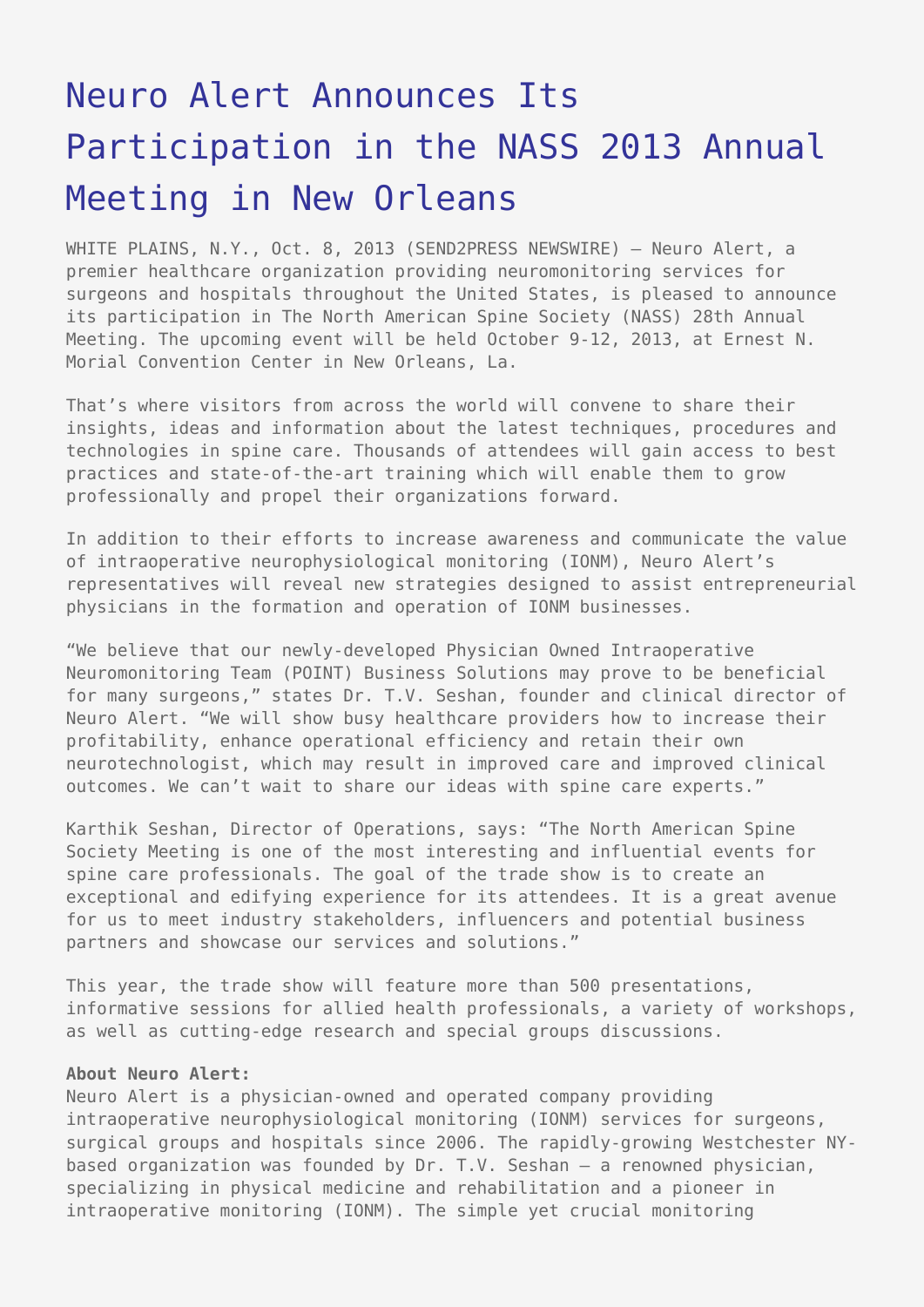procedures, offered by Neuro Alert, are set up to detect any neurological deficits during major surgeries, allowing surgeons to gain instant feedback about their patient's condition and avert potential adverse affects.

Neuro Alert consists of a team of experienced and highly-skilled physicians and technical professionals who work together to enhance treatment precision, reduce physician liability and ensure patient safety. For more information about Neuro Alert, please visit<http://neuroalert.com/> or call (888) 787-6267.

News issued by: Neuro Alert



Original Image: https://www.send2press.com/wire/images/13-0912-neuroalert\_400x300.jpg

## # # #

Original Story ID: 2013-10-1008-004 (9003) :: Neuro-Alert-Announces-Participation-in-NASS-2013-Annual-Meeting-in-New-Orleans\_2013-10-1008-004

Original Keywords: Neuro Alert, intraoperative monitoring, The North American Spine Society, Dr. T.V. Seshan, spine care, neuromonitoring services for surgeons and hospitals, Karthik Seshan Neuro Alert White Plains New York WHITE PLAINS, N.Y.

Alternate Headline: At North American Spine Society 28th Annual Meeting, Neuro Alert to demo POINT Business Solutions

**NEWS ARCHIVE NOTE:** this archival news content, issued by the news source via Send2Press Newswire, was originally located in the Send2Press® 2004-2015 2.0 news platform and has been permanently converted/moved (and redirected) into our 3.0 platform. Also note the story "reads" counter (bottom of page) does not include any data prior to Oct. 30, 2016. This press release was originally published/issued: Tue, 08 Oct 2013 16:12:34 +0000